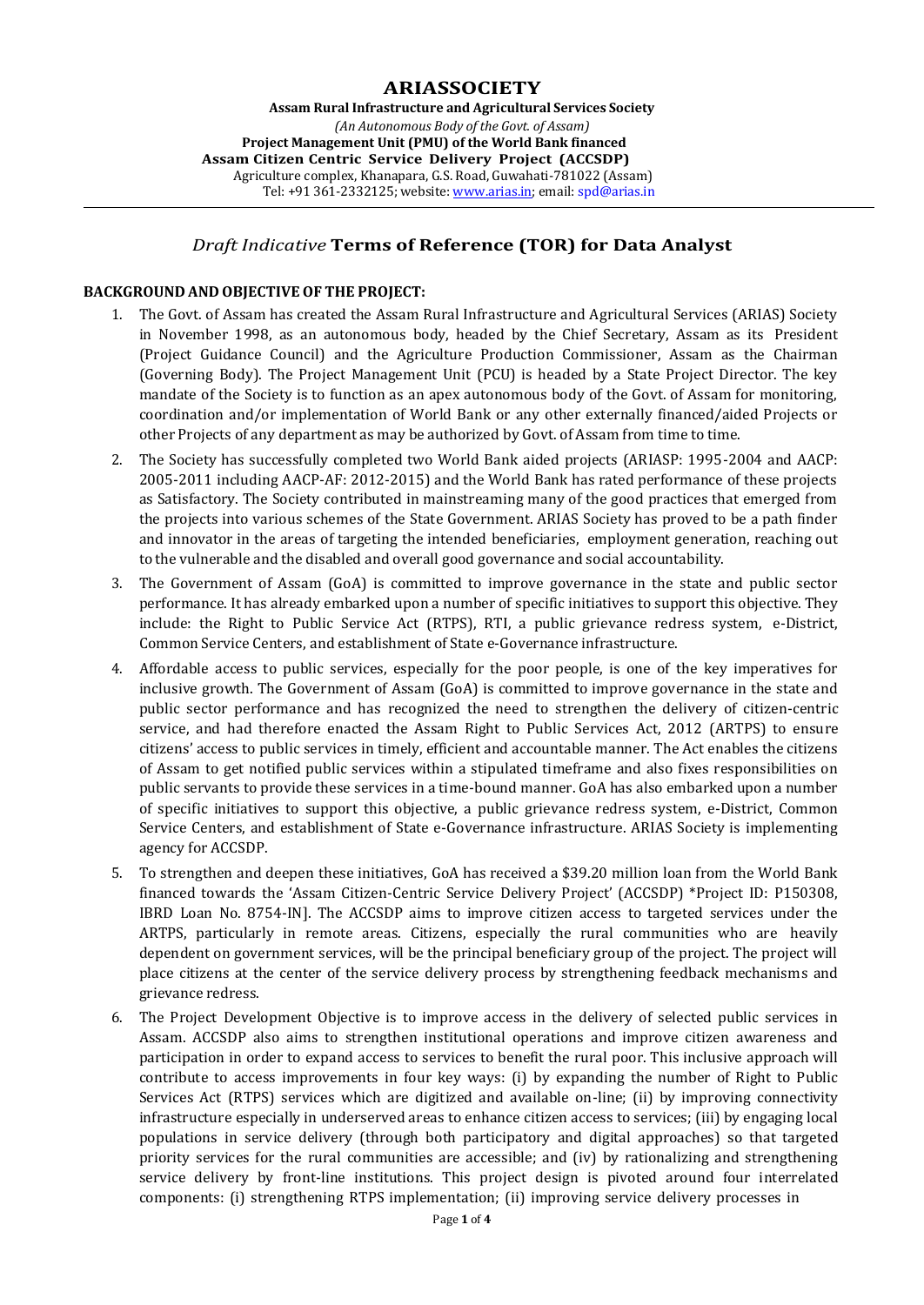targeted departments; (iii) setting up Public Facilitation Centers (PFCs) to receive requests for RTPS services and electronically deliver select services to the citizens closer to their homes; and (iv) promoting citizen engagement. The ACCSDP will facilitate implementation of the ARTPS Act with efficiency and accountability for better delivery of citizen-centric services under ARTPS Act and will support the line Deptt.

- 7. The RTPS Performance Management Unit (RPMU) has been setup by the Govt. of Assam as an executive body for effective monitoring and guidance for Implementation of the ARTPS Act (Assam Right to Public Service Act, 2012).
- 8. RPMU is a distinct administrative unit setup under the senior most secretary of the AR&T Department coupled with high-skilled individuals and assistants, which will take up various activities viz; i) Tracking and Monitoring the performance of officials at various levels in service delivery, ii) Resolution of technical issues of IT systems through consultation with stakeholders, iii) Handling and guiding Training and Capacity building measures amongst Govt. officials, iv) Study of business processes of services and reengineering thereof across various departments and putting up for re-engineering of the processes followed by implementation, v) Liasioning with departments for effective implementation of the Act, vi) Preparation of road map for inclusion of more services under ARTPS Act and putting these services under ARTPS platform through design and development of IT systems, vii) Handling of grievances related to service delivery etc. Apart from these, the RPMU will also focus on: i) Exploring initiatives for improvement in service delivery, ii) Unblocking obstacles when monitoring shows that progress is offtrack, iii) Study of Policies/Processes etc and recommending policy/process changes, iv) wherever applicable to improve the service delivery,  $v$ ) Assessment of delivery capability gaps and addressing through trainings, co-designing of implementation plans.
- 9. The Assam Citizen Centric Service Delivery Project (ACCSDP) aims to support establishment of RTPS Performance Management Unit (RPMU) to strengthen implementation of the ARTPS Act and hence the PMU, ACCSDP is seeking an interested and qualified professional for the position of **Data Analyst** hereinafter referred as **'DA'** to be positioned at RPMU on a full time basis.

## **KEY TASKS AND RESPONSIBILITIES**

- 10. The **Data Analyst (DA)** shall work at the RPMU and will report to Administrative Officer(AO), RPMU/State Project Director (SPD)
- 11. The **DA** will have to attend RPMU office/ARIAS Society, wherever it is posted, on all working days from 9:30 AM to 5 PM unless he/she is on official tour as approved by State Project Director (SPD)/ AO,RMPU. He/she may also be required to attend office on holidays as and when so desired by State Project Director (SPD)/ AO, RMPU for disposal of urgent matters. However, no extra remuneration will be paid for attending office on holidays.
- 12. His primary responsibility will be collection of data relating to delivery of services through varius sources, through portal or through manual process, from various departments. And for that purpose, he will design the required format so that proper picture of service delivery may be made available to the head of the body.
- 13. He will from time to time study systems of data collection through varius channels and portals of other states or organizations and suggest for incorporation in RTPS Portal.
- 14. He will also study the various areas of reporting on service delivery as well as formats thereof, of other states and accordingly draft the formats of collection and compilation of data on service delivery, and get it approved.
- 15. He shall prepare reports monthly, quarterly and annually on the performance in service delivery DPS wise, Service wise, Department wise and District wise, either with the help of IT System or manual one, and figure out the best performer and the least performer during the year. He will assist the AO/ RPMU in making correspondence to the departments concerned.
- 16. Data related to appeals, disposal of appeals, grievances received through portal or call center shall also be collected and collated on monthly basis. These shall be kept ready so that at any point of time, he can present to the higher authority.
- 17. He shall collect data on call center performance, in terms of receipt of calls, response to citizens, and disposal of grievances. He will prepare monthly report in a defined format to be approved by RPMU.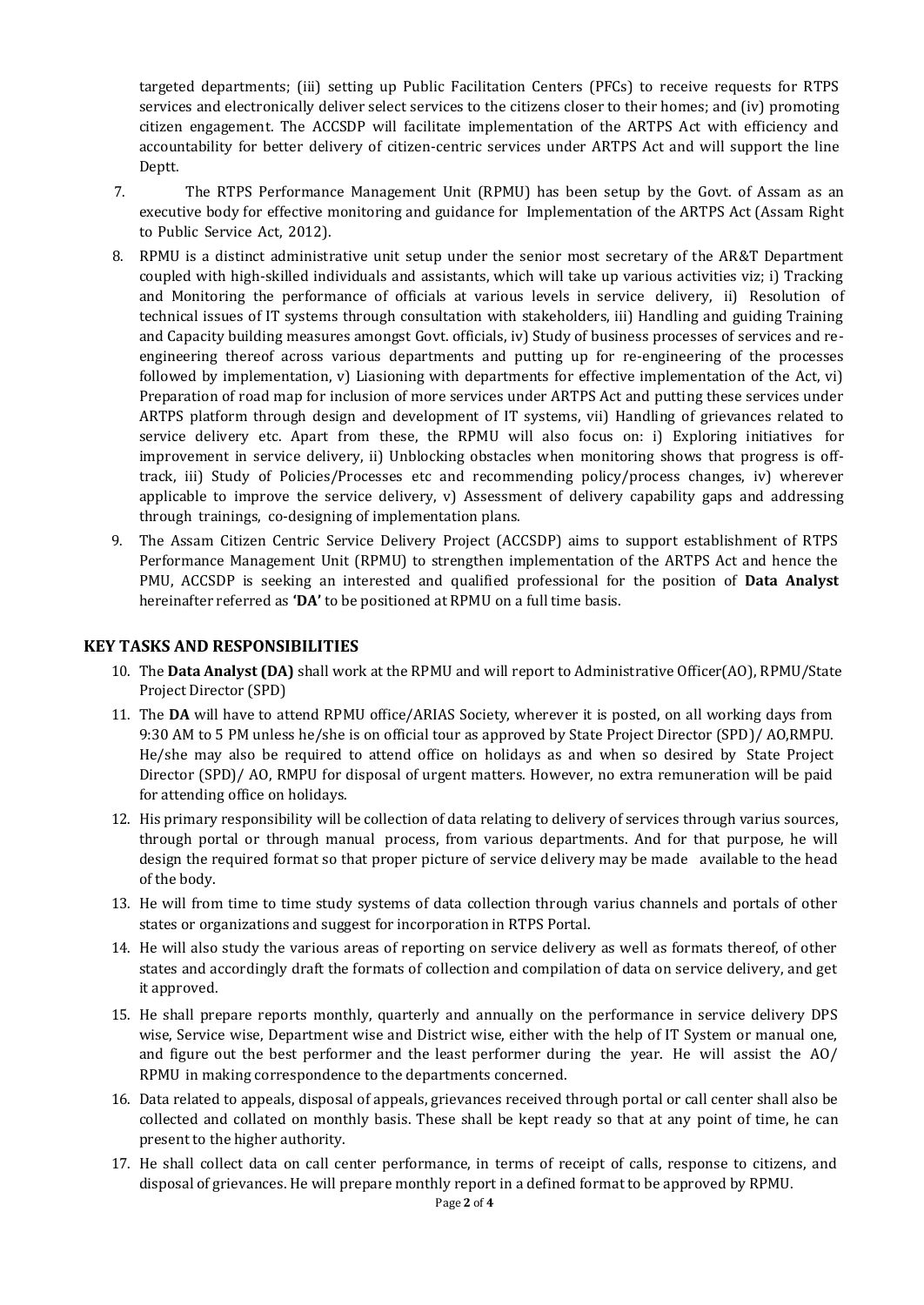- 18. He will assist the AO/RPMU in making communication to the officials as and when necessary especially on service delivery matters. He will accordingly keep data of such communications and also the responses and action taken reports for appraisal of the AO.
- 19. It will be his responsibility to arrange the meeting in time as per SOP of the RPMU. He will prepare the minutes of all meetings of RPMU, place it for approval and signature to the chairperson.
- 20. It will be his responsibility to provide data to the RTPS Commission on monthly basis.
- 21. He will perform all other activities as and when asked by the SPD/AO/RPMU.
- 22. The contract period with DA is intended for entire duration of the project and coterminous with the project period of ACCSDP. However, continuity of the beyond One (1) year from the date of signing the agreement will depend upon his/her performance. The decision of the SPD will be final and binding in this regard.
- 23. The contract with DA may be terminated by either side at any point of time during the contractual period by serving a 30 days' notice without assigning any reason and without thereby incurring any liability to the Govt. of Assam/RPMU/PMU/ARIAS Society. The assignment is purely contractual in nature and will not, underany circumstance, be extended beyond the ACCSDP's closing date. The ARIAS Society or the Government of Assam will not undertake any responsibility for subsequent deployment of the consultant.
- 24. The DA shall not assign or sub-contract, in whole or in part, his obligations to perform under this Contract, except with the SPD's prior written consent. The DA will have to serve the RPMU on full time basis and provideservices from the RPMU at Guwahati. The resignation/termination shall be as per HR Policy of the ARIAS Society.
- 25. The DA may be required to undertake field-visits and tours as per the project requirements, with prior approval of the AO, RPMU/SPD.

## **ESSENTIAL QUALIFICATIONS & EXPERIENCE**

26. **Educational Qualification:** Master in Statistics/Economics or closely related subject from any recognized university. Should have good skills on Data administration, data management, and computer and information technology.

27. **Working Experience:** The candidate must have at **least 10 (Ten) years of experience** from the date of passing his/her required educational qualification in Data Analysis of projects for any public or private sector organization. In case, sufficient candidates with 10 years of experience in the field cited aboveare not available, the interview panel may allow candidates having less than 10 years of experience to appear before the interview panel and if selected they will be hired at a lower remuneration.

## **Desirable:**

28. **Skill:** Should have analytical and problem-solving skills, interpersonal and communication skills, timemanagement skills, knowledge of Java or PHP and Postgres;

29. High level of Computer Skills, including proficiency in Internet based applications, MS Word, MS Excel and MS Power Point etc.

- 30. Must possess initiative and the ability to work independently as well as team;
- 31. Good communication and report writing skills are necessary.
- 32. **Language:** Good command over English language, written and spoken.

33. **Age:** The candidate shall not be of more than **50 years of age as on 1st January 2022**. However, in case of exceptionally talented candidate having wide relevant experience this requirement may be relaxed.

## **Remuneration and payment terms:**

34. Depending on the qualifications, experience, competency, and also the remuneration/CTC of the last assignment, the consolidated fixed annual Cost to project (CTP) of the DA will be determined and mutually agreed with the successful candidate, which would be in the range between **Rs. 11.40 Lakh to Rs. 19.20 Lakh** per year. The agreed annual CTP shall be inclusive of remuneration, performance-linked-incentive, communication allowance health/service- related allowance, all taxes, cost of accommodation and food at Guwahati, conveyance to attend the respective place of posting, etc.

35. The remuneration will be given in equal monthly installments and the performance-linked-incentive will be given on quarterly basis based on the performance and achievement against the mutually agreed deliverables by the DA. Taxes as applicable shall be dealt with as per applicable laws. The remuneration may